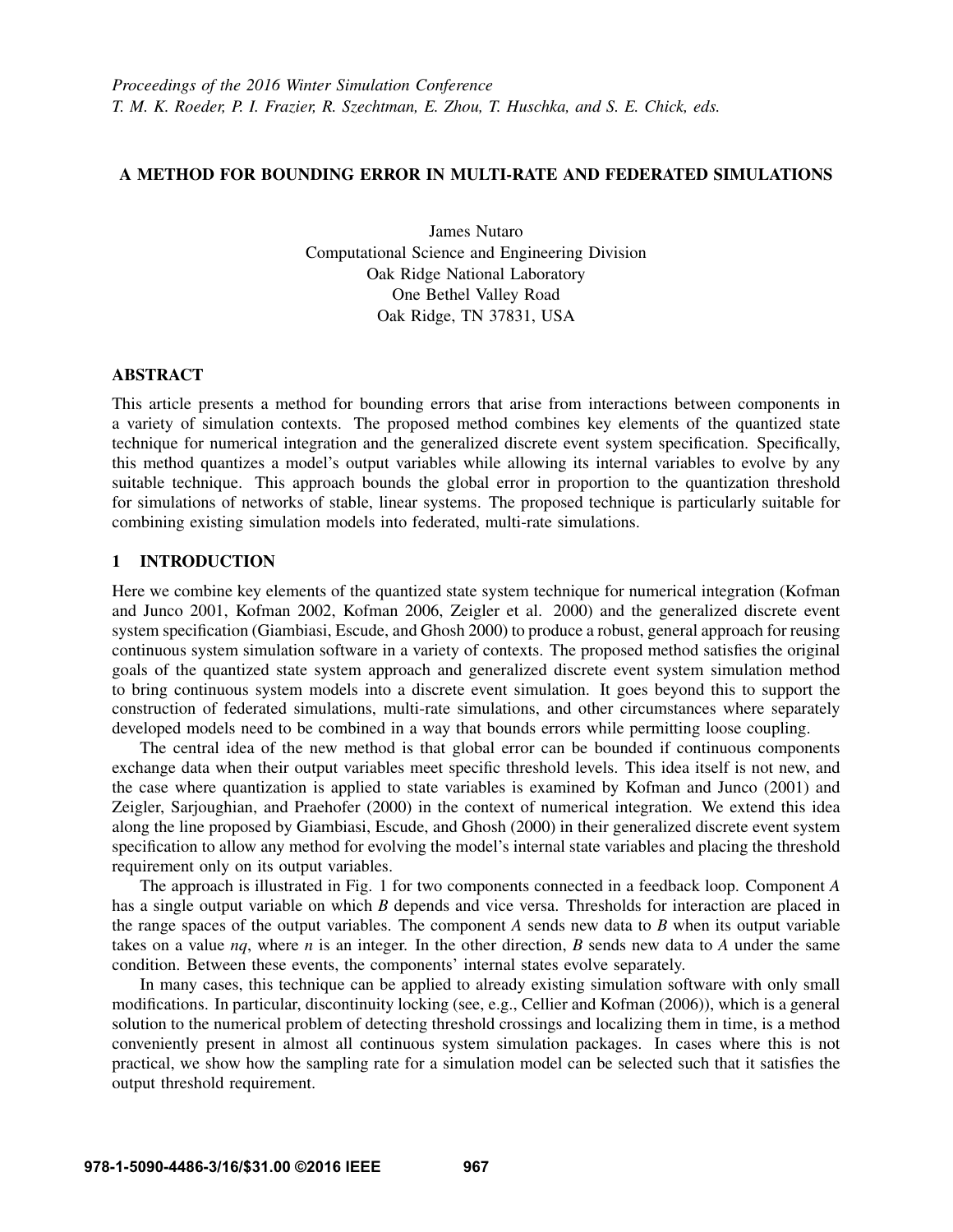

Figure 1: Two simulation components interacting via quantized output variables. New data for the continuous output variable is sent when it changes by a quantity *q*.

## 2 QUANTIZED INTERACTIONS

Consider a set of linear systems  $1, \ldots, m$ . Each system has state vector  $\mathbf{x}_i$ ; output vector  $\mathbf{y}_i$ ; state transition matrix  $A_i$ ; output matrix  $C_i$ ; and input matrices  $B_{i,1},...,B_{i,m}$  where  $B_{i,j}$  multiplies  $y_j$  produced by system *j*. We will also be considering a vector  $f_i(y_i)$  of quantization functions for each system *i* and corresponding quantization error vector ε*<sup>i</sup>* . An elements within a vector is indexed by its system followed by its position within the vector. For example,  $y_{i,j}$  is the *j*th element in the output vector  $y_i$  of the *i*th system;  $f_{i,j}$  is the *j*th quantization function in the quantization vector  $f_i$  of the *i*th system.

To simplify the initial analysis, assume that the simulation models for these systems evolve the state vectors without error. Furthermore, assume the subsystems are Moore machines so that the components can be coupled without requiring the solution of a fixed point problem. In the ideal case, the output vectors  $y_i$  are communicated continuously and each component model takes the form

$$
\dot{\mathbf{x}}_i = \mathbf{A}_i \mathbf{x}_i + \begin{bmatrix} \mathbf{B}_{i,1} & \dots & \mathbf{B}_{i,m} \end{bmatrix} \begin{bmatrix} \mathbf{y}_1 \\ \vdots \\ \mathbf{y}_m \end{bmatrix}
$$
(1)

$$
\mathbf{y}_i = \mathbf{C}_i \mathbf{x}_i \tag{2}
$$

In the simulation, each output variable  $y_{i,j}$  in  $y_i$  is quantized by a function  $f_{i,j}$ . For each  $f_{i,j}$  there is a constant  $q_{i,j}$  such that

$$
|f_{i,j}(y_{i,j}) - y_{i,j}| \le q_{i,j} . \tag{3}
$$

An example of such a function is

$$
f_{i,j}(y_{i,j}) = q_{i,j} \left[ \frac{y_{i,j}}{q_{i,j}} \right]. \tag{4}
$$

All simulations report a new value of  $y_{i,j}(t)$  at each instant of time that  $f_{i,j}(y_{i,j}(t))$  changes its value. To be compact we write the reported output vector as  $f_i(y_i)$ .

With this change, the simulation will not follow the exact solutions  $x_i$  and  $y_i$ . Instead, the simulation will produce solutions  $\tilde{\mathbf{x}}_i$  and  $\tilde{\mathbf{y}}_i$  that evolve according to

$$
\dot{\tilde{\mathbf{x}}}_i = \mathbf{A}_i \tilde{\mathbf{x}}_i + \begin{bmatrix} \mathbf{B}_{i,1} & \dots & \mathbf{B}_{i,m} \end{bmatrix} \begin{bmatrix} \mathbf{f}_i(\tilde{\mathbf{y}}_1) \\ \vdots \\ \mathbf{f}_m(\tilde{\mathbf{y}}_m) \end{bmatrix}
$$
(5)

$$
\tilde{\mathbf{y}}_i = \mathbf{C}\tilde{\mathbf{x}}_i \tag{6}
$$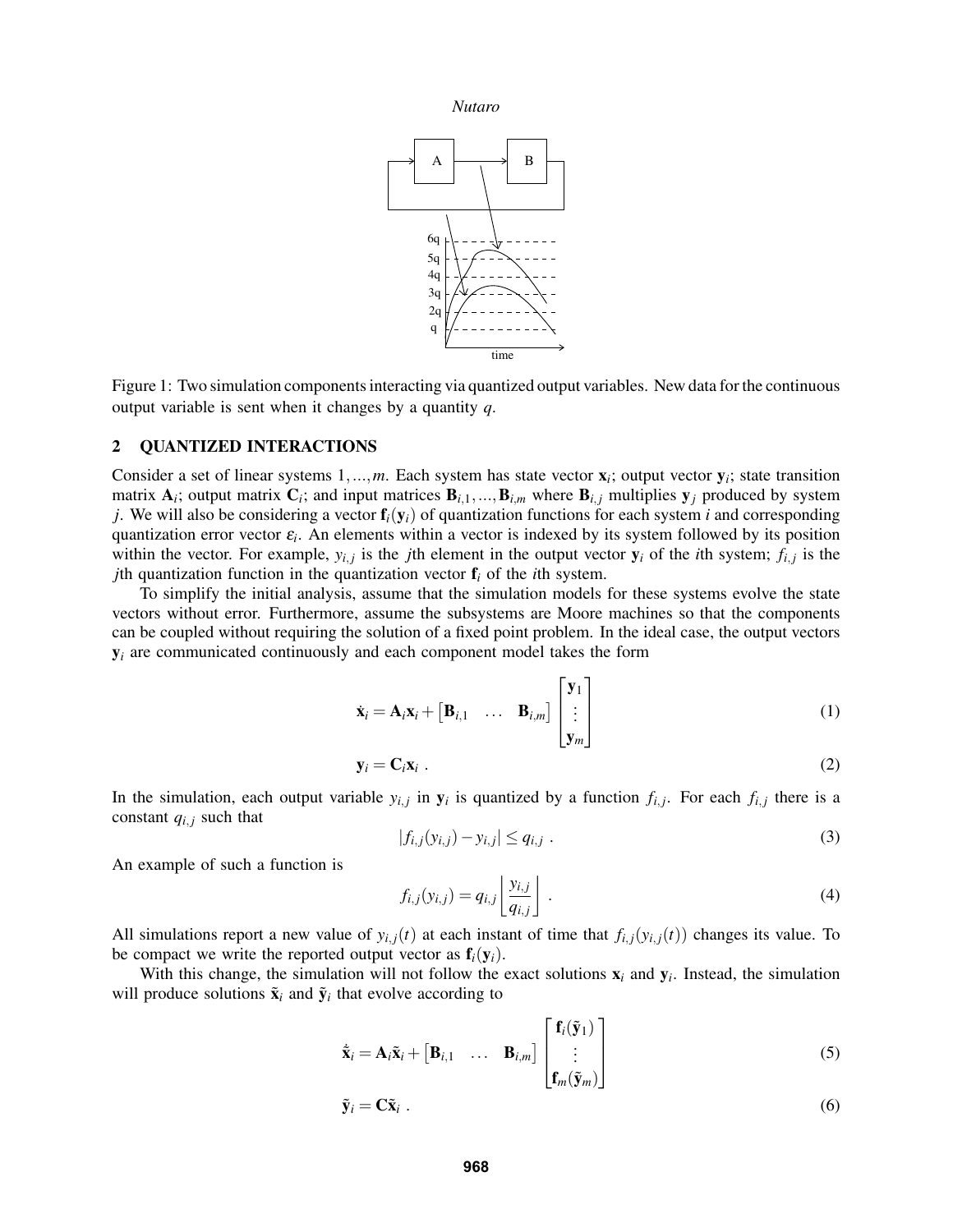We initialize the simulation so that  $\tilde{\mathbf{x}}_i(0) = \mathbf{x}_i(0)$ , but otherwise the true and computed solutions will differ. This difference is in the form of a state error  $\mathbf{x}_i - \tilde{\mathbf{x}}_i$  and an output error  $\mathbf{y}_i - \tilde{\mathbf{y}}_i$ , and these errors evolve as

$$
\dot{\mathbf{x}}_i - \tilde{\mathbf{x}}_i = \mathbf{A}_i (\mathbf{x}_i - \tilde{\mathbf{x}}_i) + \begin{bmatrix} \mathbf{B}_{i,1} & \dots & \mathbf{B}_{i,m} \end{bmatrix} \left( \begin{bmatrix} \mathbf{y}_1 \\ \vdots \\ \mathbf{y}_m \end{bmatrix} - \begin{bmatrix} \mathbf{f}_1(\tilde{\mathbf{y}}_1) \\ \vdots \\ \mathbf{f}_m(\tilde{\mathbf{y}}_m) \end{bmatrix} \right)
$$
(7)

$$
\mathbf{y}_i - \tilde{\mathbf{y}}_i = \mathbf{C}_i (\mathbf{x}_i - \tilde{\mathbf{x}}_i) \tag{8}
$$

Equation 3 ensures there is always an  $\varepsilon_{i,j} \in [-q_{i,j}, q_{i,j}]$  such that

$$
f_{i,j}(\tilde{y}_{i,j}) = \tilde{y}_{i,j} + \varepsilon_{i,j}
$$
\n(9)

and the  $\varepsilon_{i,j}$  for system *i* can be arranged into the vector  $\varepsilon_i$ . Hence, we can rewrite the error equations as

$$
\dot{\mathbf{x}}_i - \dot{\tilde{\mathbf{x}}}_i = \mathbf{A}_i (\mathbf{x}_i - \tilde{\mathbf{x}}_i) + [\mathbf{B}_{i,1} \quad \dots \quad \mathbf{B}_{i,m}] \left( \begin{bmatrix} \mathbf{y}_1 \\ \vdots \\ \mathbf{y}_m \end{bmatrix} - \begin{bmatrix} \tilde{\mathbf{y}}_1 \\ \vdots \\ \tilde{\mathbf{y}}_m \end{bmatrix} - \begin{bmatrix} \varepsilon_1 \\ \vdots \\ \varepsilon_m \end{bmatrix} \right)
$$
(10)

$$
\mathbf{y}_i - \tilde{\mathbf{y}}_i = \mathbf{C}_i (\mathbf{x}_i - \tilde{\mathbf{x}}_i) \tag{11}
$$

Substituting the  $y_j - \tilde{y}_j$  in Eqn. 10 with the corresponding  $C_j(x_j - \tilde{x}_j)$  and rearranging terms we arrive at the expression

$$
\dot{\mathbf{x}}_i - \dot{\tilde{\mathbf{x}}}_i = \mathbf{A}_i (\mathbf{x}_i - \tilde{\mathbf{x}}_i) + [\mathbf{B}_{i,1} \mathbf{C}_1 \quad \dots \quad \mathbf{B}_{i,m} \mathbf{C}_m] \begin{bmatrix} \mathbf{x}_1 - \tilde{\mathbf{x}}_1 \\ \vdots \\ \mathbf{x}_m - \tilde{\mathbf{x}}_m \end{bmatrix} - [\mathbf{B}_{i,1} \quad \dots \quad \mathbf{B}_{i,m}] \begin{bmatrix} \varepsilon_1 \\ \vdots \\ \varepsilon_m \end{bmatrix} . \tag{12}
$$

With this expression, it is apparent how a global system of error equations can be composed from the component errors. To do so, define

$$
\Delta \mathbf{x} = \begin{bmatrix} \mathbf{x}_1 - \tilde{\mathbf{x}}_1 \\ \vdots \\ \mathbf{x}_m - \tilde{\mathbf{x}}_m \end{bmatrix}, \ \Delta \mathbf{y} = \begin{bmatrix} \mathbf{y}_1 - \tilde{\mathbf{y}}_1 \\ \vdots \\ \mathbf{y}_m - \tilde{\mathbf{y}}_m \end{bmatrix}, \ \boldsymbol{\varepsilon} = \begin{bmatrix} \varepsilon_1 \\ \vdots \\ \varepsilon_m \end{bmatrix}
$$
(13)

and the matrices

$$
\mathbf{A} = \begin{bmatrix} \mathbf{A}_{1} + \mathbf{B}_{1,1} \mathbf{C}_{1} & \mathbf{B}_{1,2} \mathbf{C}_{2} & \dots & \mathbf{B}_{1,m} \mathbf{C}_{m} \\ \mathbf{B}_{2,1} \mathbf{C}_{1} & \mathbf{A}_{2} + \mathbf{B}_{2,2} \mathbf{C}_{2} & \dots & \mathbf{B}_{2,m} \mathbf{C}_{m} \\ \vdots & \vdots & \vdots & \vdots \\ \mathbf{B}_{m,1} \mathbf{C}_{1} & \dots & \mathbf{B}_{m,m-1} \mathbf{C}_{m-1} & \mathbf{A}_{m} + \mathbf{B}_{m,m} \mathbf{C}_{m} \end{bmatrix},
$$
(14)

$$
\mathbf{B} = \begin{bmatrix} \mathbf{B}_{1,1} & \dots & \mathbf{B}_{1,m} \\ \vdots & \vdots & \vdots \\ \mathbf{B}_{m,1} & \dots & \mathbf{B}_{m,m} \end{bmatrix}, \text{ and}
$$
 (15)

$$
\mathbf{C} = \begin{bmatrix} \mathbf{C}_1 & & \\ & \ddots & \\ & & \mathbf{C}_m \end{bmatrix} . \tag{16}
$$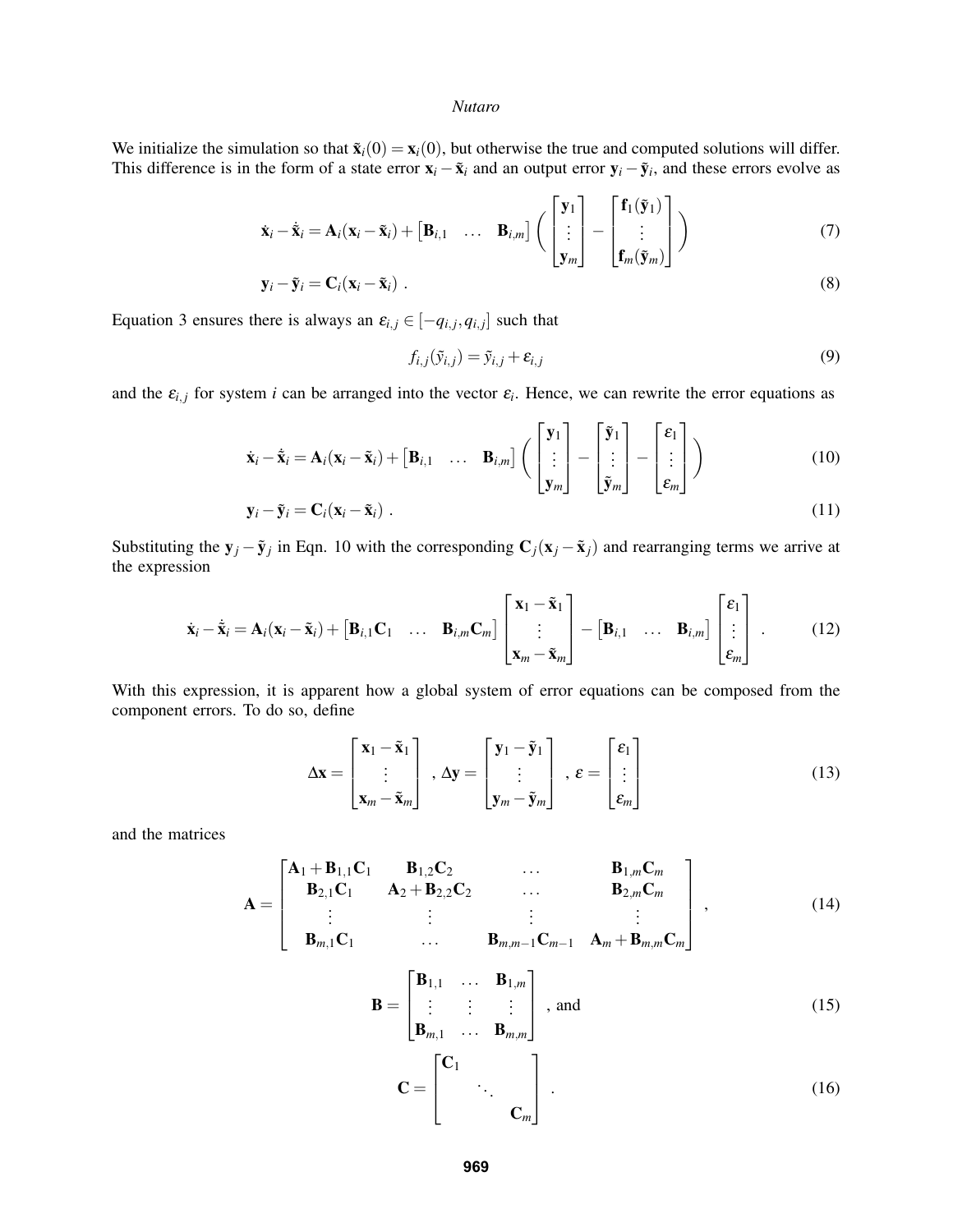With these matrices and vectors, the global error can be written as

$$
\Delta \dot{\mathbf{x}} = \mathbf{A} \Delta \mathbf{x} - \mathbf{B} \varepsilon \tag{17}
$$

$$
\Delta y = C \Delta x \tag{18}
$$

For any matrix or vector, let  $|\cdot|$  indicate the same matrix or vector with its elements replaced by their modulus. If the matrix A is Hurwitz and it can be decomposed into its eigenvectors S and eigenvalues  $\Lambda$ such that

$$
\mathbf{A} = \mathbf{S} \Lambda \mathbf{S}^{-1} \tag{19}
$$

then, recalling that  $|\varepsilon| < \max_{i,j} q_{i,j}$  and  $\mathbf{x}_i(0) = \tilde{\mathbf{x}}_i$ , it follows from Theorem 3 of (Kofman 2005) (pg. 3; note in our case  $\Delta x_{max} = 0$  and  $\Delta u_{max} = \max_{i,j} q_{i,j}$  that

$$
|\Delta \mathbf{x}| \le |\mathbf{S}| |\mathbb{Re}(\Lambda)^{-1} \mathbf{S}^{-1} \mathbf{B}| \max_{i,j} q_{i,j} .
$$
 (20)

The corresponding bound on the output error is

$$
|\Delta \mathbf{y}| = |\mathbf{C} \Delta \mathbf{x}| \le |\mathbf{C}| |\Delta \mathbf{x}| \tag{21}
$$

### 2.1 Numerical integration errors

In practice, the internal state variables  $x_i$  will evolve via some numerical integration scheme and this will introduce errors in addition to those produced by quantization. We can model these errors with bounded perturbation vectors k*<sup>i</sup>* . This change causes Eqns. 5 and 6 to be replaced with

$$
\dot{\tilde{\mathbf{x}}}_i = \mathbf{A}_i(\tilde{\mathbf{x}}_i + \mathbf{k}_i) + \mathbf{B} \begin{bmatrix} \mathbf{f}_i(\tilde{\mathbf{y}}_1) \\ \vdots \\ \mathbf{f}_m(\tilde{\mathbf{y}}_m) \end{bmatrix}
$$
(22)

$$
\tilde{\mathbf{y}}_i = \mathbf{C}(\tilde{\mathbf{x}}_i + \mathbf{k}_i) \tag{23}
$$

Deriving the global error term as before, it follows from Theorem 3 of (Kofman 2005) that the corresponding bound on the global error is

$$
|\Delta \mathbf{x}| \leq |\mathbf{S}| (|\mathbb{Re}(\Lambda)^{-1} \Lambda| |\mathbf{S}^{-1}| \max_{i,j} k_{i,j} + |\mathbb{Re}(\Lambda)^{-1} \mathbf{S}^{-1} \mathbf{B}| \max_{i,j} q_{i,j}). \qquad (24)
$$

Unlike the quantization constants  $q_{i,j}$ , the values of the  $k_{i,j}$  will not be known explicitly because they are determined by the error of the numerical methods being used. However, the  $k_i$ ,  $j$  can be made arbitrarily small through the choice of numerical method and the overriding error will be due to quantization of the model outputs. Therefore in practice we can ignore the numerical integration error when calculating an error bound for the quantized simulation.

### 3 EXAMPLE A

A simple example of a multi-rate system is the pair

$$
\dot{x}_1 = 17x_1 - 9x_2 \tag{25}
$$

$$
\dot{x}_2 = -28x_2 + 54x_1 \tag{26}
$$

The global **A** and **B** matrices for this model are

$$
\mathbf{A} = \begin{bmatrix} 17 & -9 \\ 54 & -28 \end{bmatrix}, \ \mathbf{B} = \begin{bmatrix} 0 & -9 \\ 54 & 0 \end{bmatrix} . \tag{27}
$$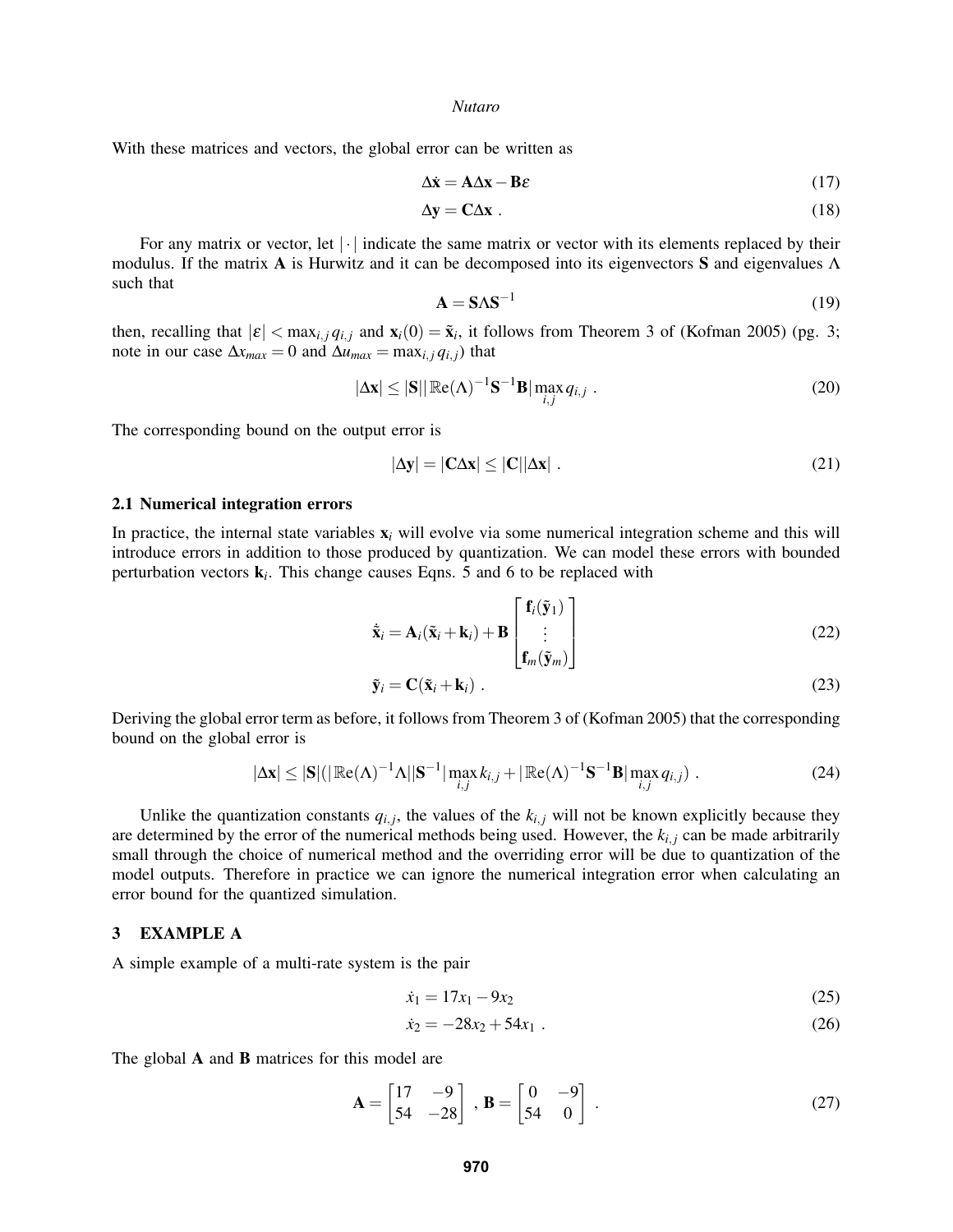



Figure 2: Comparison of actual and anticipated errors for Example A.

and the solution to this set of equations is

$$
\begin{bmatrix} x_1(t) \\ x_2(t) \end{bmatrix} = \begin{bmatrix} 0.31623 & 0.44721 \\ 0.94868 & 0.89443 \end{bmatrix} \begin{bmatrix} e^{-10t} & 0 \\ 0 & e^{-t} \end{bmatrix} \begin{bmatrix} -6.3246 & 3.1623 \\ 6.7082 & -2.2361 \end{bmatrix} \begin{bmatrix} x_1(0) \\ x_2(0) \end{bmatrix} .
$$
 (28)

The initial values are  $x_1(0) = x_2(0) = 1$ .

We can solve these equations numerically by using corrected Euler to advance the state variables and bisection to locate the quantum thresholds. The truncation error for corrected Euler with step size *h* is proportional to  $h^2$ . When solving for  $x_1$  we use a step size of 0.01 and for  $x_2$  a step size of 0.001. The order of magnitude difference in the step sizes is commensurate with the difference in the eigenvalues.

The output variables are quantized in increments of *q*. To realize the quantization requires extra variables *q*<sub>1</sub> and *q*<sub>2</sub> for each model to record the most recent quantization level; initially  $q_1 = x_1$  and  $q_2 = x_2$ . Four quantization functions,  $u_1$ ,  $u_2$ ,  $d_1$ , and  $d_2$  are used to trigger output at the appropriate times, with  $q_1$  or  $q_2$ being set appropriately at each event. These functions are

$$
u_1(x_1) = x_1 - (q_1 + q) \tag{29}
$$

$$
d_1(x_1) = x_1 - (q_1 - q) \tag{30}
$$

$$
u_2(x_2) = x_2 - (q_2 + q) \text{ , and } \tag{31}
$$

$$
d_2(x_2) = x_2 - (q_2 - q) \tag{32}
$$

Data is exchanged at the roots of these equations.

The integrator induced part of the global error will be on the order of 10−<sup>4</sup> . If we choose *q* to be much larger than this then the global error will be dominated by quantization. In this case, Eqn. 20 predicts that the error will be bounded such that

$$
|\Delta x_1| \le 88.2q \tag{33}
$$

$$
|\Delta x_2| \le 183.6q \tag{34}
$$

Figure 2 compares the numerical error in simulations of the above model with bounds derived from Eqn. 20. In this case, the bounds are somewhat conservative but the linear dependence of the error on the quantum is immediately apparent.

### 4 EXAMPLE B

In this example we consider two identical systems that follow one another. Each system is described by two state variables, its position  $x$  and velocity  $y$ , one output variable  $y$  that maps its internal representation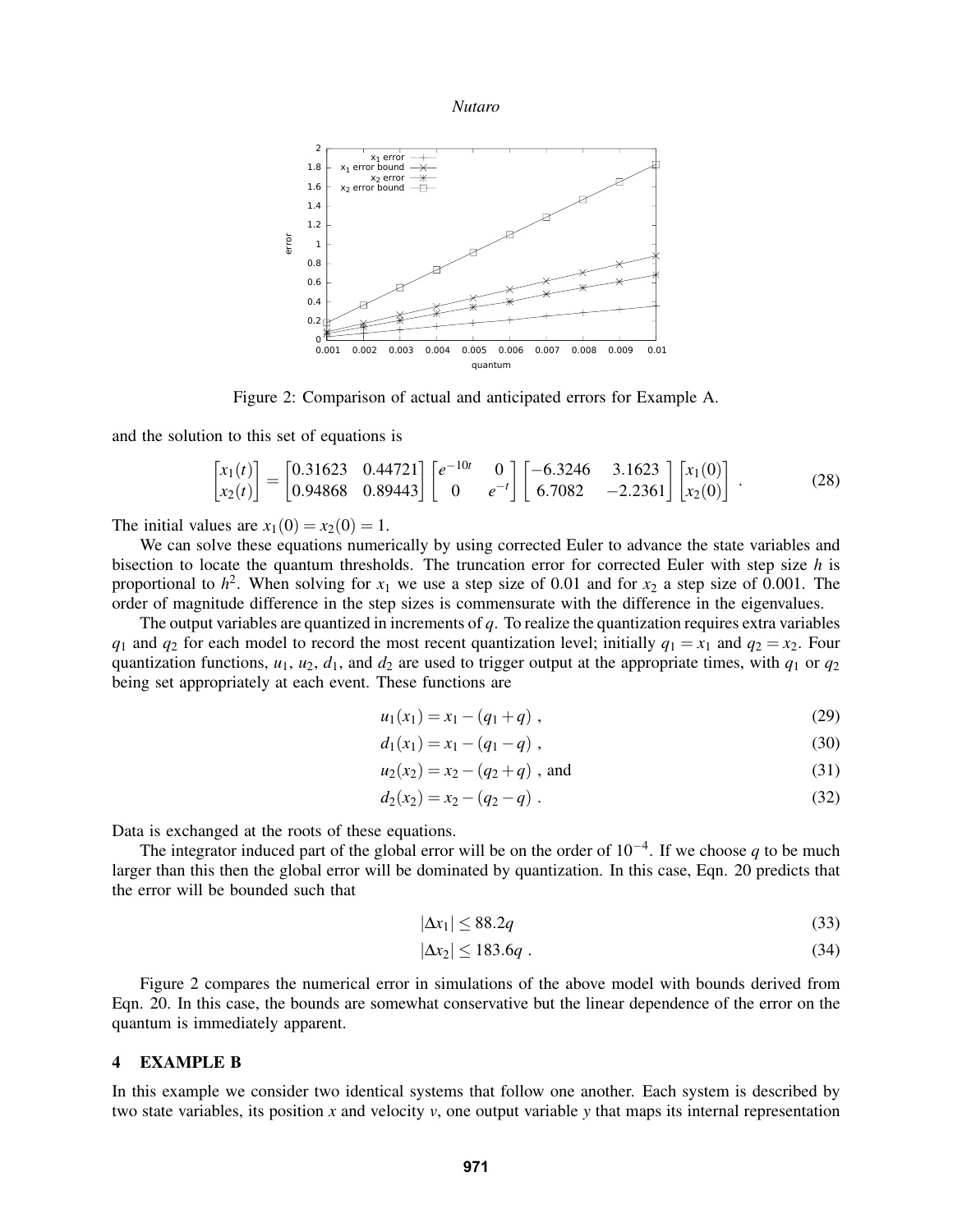of position to an outward representation, and an input *z* that is its view of the other system's position. The equations governing each system are

$$
\begin{bmatrix} \dot{v} \\ \dot{x} \end{bmatrix} = \begin{bmatrix} -1 & -1 \\ 1 & 0 \end{bmatrix} \begin{bmatrix} v \\ x \end{bmatrix} + \begin{bmatrix} 1 \\ 0 \end{bmatrix} z \tag{35}
$$

$$
y = 0.5x \tag{36}
$$

The initial positions of the systems are  $x_1 = 0$  (the first system) and  $x_2 = 10$  (the second system) and the initial velocities are zero.

If we fill in the implicit zero matrices required to put this system into the form of Eqns. 1 and 2, then the global A, B, and C matrices are

$$
\mathbf{A} = \begin{bmatrix} -1 & -1 & 0 & 0.5 \\ 1 & 0 & 0 & 0 \\ 0 & 0.5 & -1 & -1 \\ 0 & 0 & 1 & 0 \end{bmatrix},
$$
(37)

$$
\mathbf{B} = \begin{bmatrix} 0 & 1 \\ 0 & 0 \\ 1 & 0 \\ 0 & 0 \end{bmatrix}, \text{ and}
$$
 (38)

$$
\mathbf{C} = \begin{bmatrix} 0 & 0.5 & 0 & 0 \\ 0 & 0 & 0 & 0.5 \end{bmatrix} . \tag{39}
$$

The error bound on the state variables when using a quantum  $q$  is

$$
|\Delta v| \le 5.0193q\tag{40}
$$

$$
|\Delta x| \le 5.7889q . \tag{41}
$$

and the error in the output variable is

$$
|\Delta y| \le 2.8944q \tag{42}
$$

To test these error bounds, the system was simulated as described in Sect. 3 using a step size of  $h = 0.001$  for each system. The error in this calculation was compared with an exact solution obtained by diagonalizing the global A matrix. The results are shown in Fig. 3. As before, the error bounds are conservative and the linear dependence of the error on the quantum size is clearly apparent.

### 5 POLYNOMIAL QUANTIZATION

A series of quantization functions proposed for the quantized state system integrators (see Kofman (2002), Kofman (2006)) are naturally applicable to the proposed method. The advantage of these functions is a reduction in the number of messages exchanged (see Castro and Kofman (2015)). The general approach is for each model to record the previous *n* reported values of its input and output variables. These data are fit to polynomials of degree *n*−1. Models receiving data use these polynomials to extrapolate future values. Models sending data track the difference between their output polynomial and actual output value, and the model sends new data when the polynomial and actual value disagree by a quantum.

We will demonstrate this approach using Example B and a linear extrapolation function that employs the two most recently reported values of *y*. These are indicated by  $q(t_1)$  and  $q(t_0)$ , with  $t_1 - t_0 = \tau$  being the interval between the most recent reports. The extrapolation function is

$$
p(t) = \frac{q(t_1) - q(t_0)}{\tau} (t - t_1) + q(t_1)
$$
\n(43)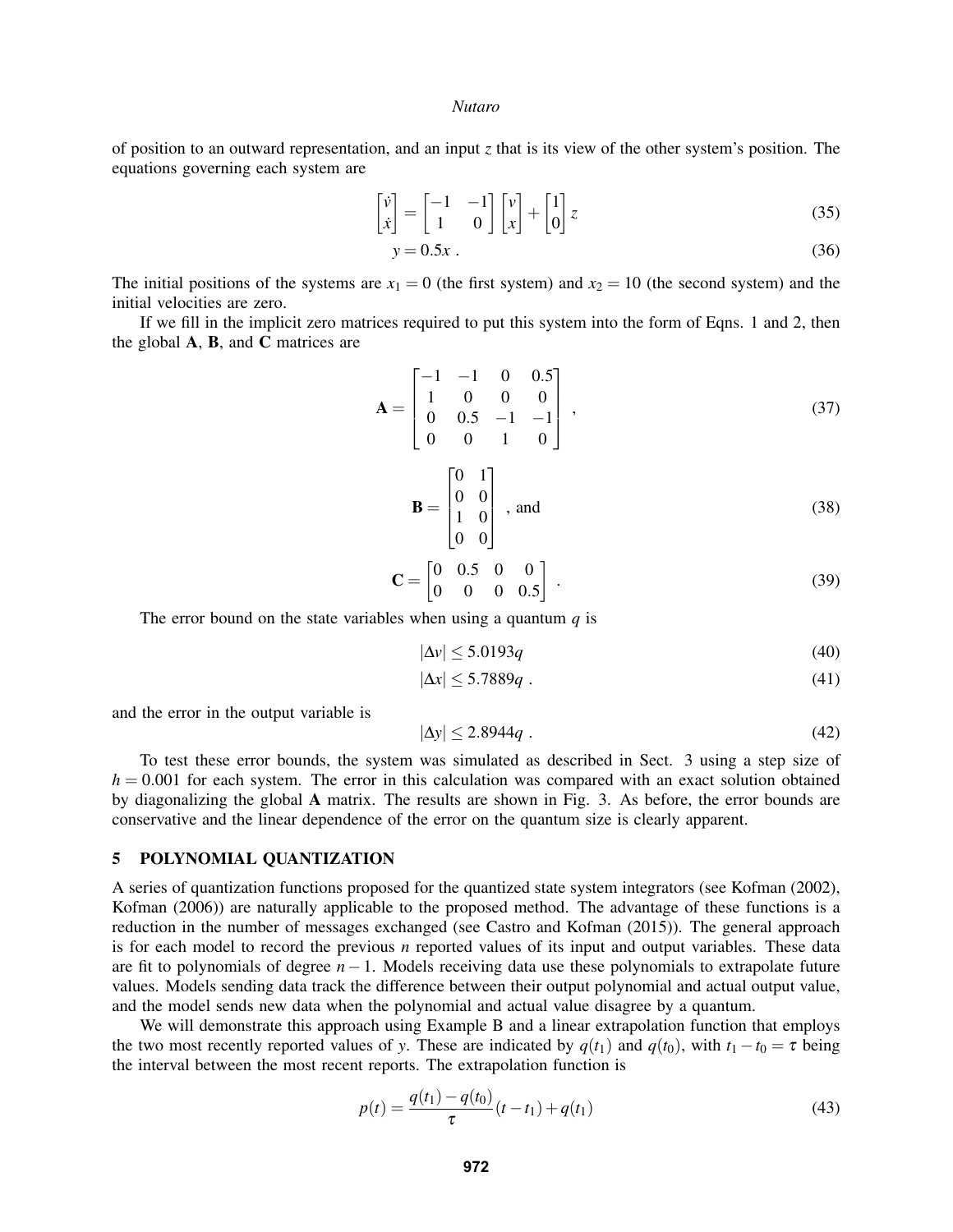

Figure 3: Comparison of actual and anticipated errors for Example B.

Table 1: Total number of messages exchanged in simulations of Example B using the quantization functions described in Sect. 4 (*y*), Sect. 5 ( $p(t)$ ), and Sect. 6 (small *h*).

| $\boldsymbol{q}$ | $\mathcal V$ | p(t) | small h |
|------------------|--------------|------|---------|
| 0.001            | 9114         | 370  | 59998   |
| 0.002            | 4553         | 260  | 29998   |
| 0.003            | 3032         | 214  | 19999   |
| 0.004            | 2276         | 182  | 14999   |
| 0.005            | 1820         | 160  | 11998   |
| 0.006            | 1513         | 150  | 9998    |
| 0.007            | 1296         | 137  | 8570    |
| 0.008            | 1135         | 129  | 7499    |
| 0.009            | 1007         | 123  | 6666    |
| 0.01             | 904          | 111  | 5999    |

and the quantization functions are

$$
u(y,t) = y - p(t) - q
$$
 and (44)

$$
d(y,t) = y - p(t) + q.
$$
 (45)

Figure 4 shows the errors produced by this scheme. As expected, the errors are very similar to those in Fig. 3 and satisfy the expected error bounds. However, the number of communicated points, which is tallied in Table 1, is much smaller because linear extrapolation tends to keep the actual and reported values close over relatively long periods of time.

### 6 SMALL COMMUNICATION INTERVALS

In some instances, it is impractical to retrofit a model for precisely handling update events. In many cases, these models are designed to use a step size *h* that is simply subject to a maximum value, though it might grow or shrink for the purpose of controlling internal errors or stability. Generally, output from such a model will be generated at each time step. If we have knowledge of the largest values taken by the output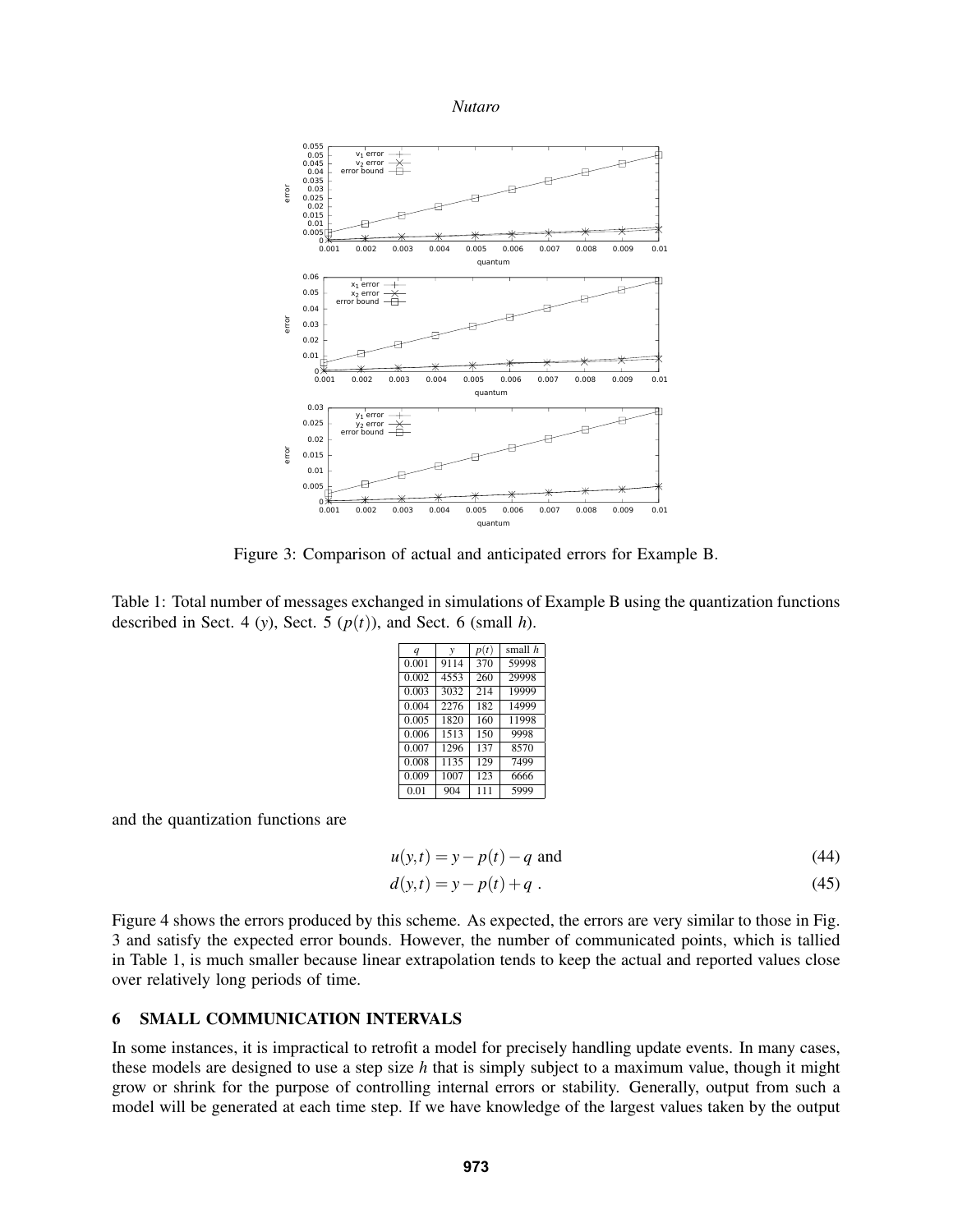

Figure 4: Comparison of actual and anticipated errors for Example B when using linear extrapolation for the quantization function.

derivatives  $y^{(1)}$ , ...,  $y^{(n)}$ , then we can estimate the maximum step size to ensure new values are reported at intervals smaller than *q*. This is easily done by solving for *h* in the truncated Taylor series

$$
q = \sum_{i=1}^{n} \frac{h^n}{n!} |y^{(n)}| \tag{46}
$$

This technique is particularly useful when a bound on speed, acceleration, and possibly higher order derivatives can be gleaned from physical considerations. In these cases, an appropriately small step size can be used to control the global error in a simulation. We will demonstrate this approach using Example B with the simulator modified to exchange data at fixed intervals in time. The maximum velocity obtained by either system is approximately 3 and so  $y^{(1)} = 0.5\dot{x}_{\text{max}} = 0.5v_{\text{max}} = 1.5$ . Therefore we fix the communication interval to be *q*/1.5.

Figure 5 shows the errors produced by this scheme. The errors are similar to those in Fig. 3 and they satisfy the expected bound. However, the number of communicated points, shown in Table 1, is large because the communication interval is a conservative estimate based on the maximum velocity over the course of the entire simulation. In practice, this estimate would be more conservative still because estimates of maximum speed would be based on the limits of the system's performance rather than what actually occurs in a particular simulation experiment.

For this particular example, the execution time of the model is reduced along with the message count when using the quantized output relative to using a small step size. This implies that the computational effort imposed by the zero crossing algorithm is compensated for by the reduction in the number of simulation steps that quantization enables. The simulations use the corrected Euler method for integrating the equations through time with an adaptive step size that keeps the truncation error near 0.01; root finding is done using the secant method but with a fixed lefthand side (Nutaro 2014) and tolerance of 10−<sup>6</sup> . The mean and standard deviation of the execution times using ten replications with  $q = 0.001$ , which is the most computationally intensive of the cases considered, are as follows: for small step size, a mean of 0.0492 s and standard deviation 0.00222 s; for the Sect. 4 quantization function, a mean of 0.0337 s and standard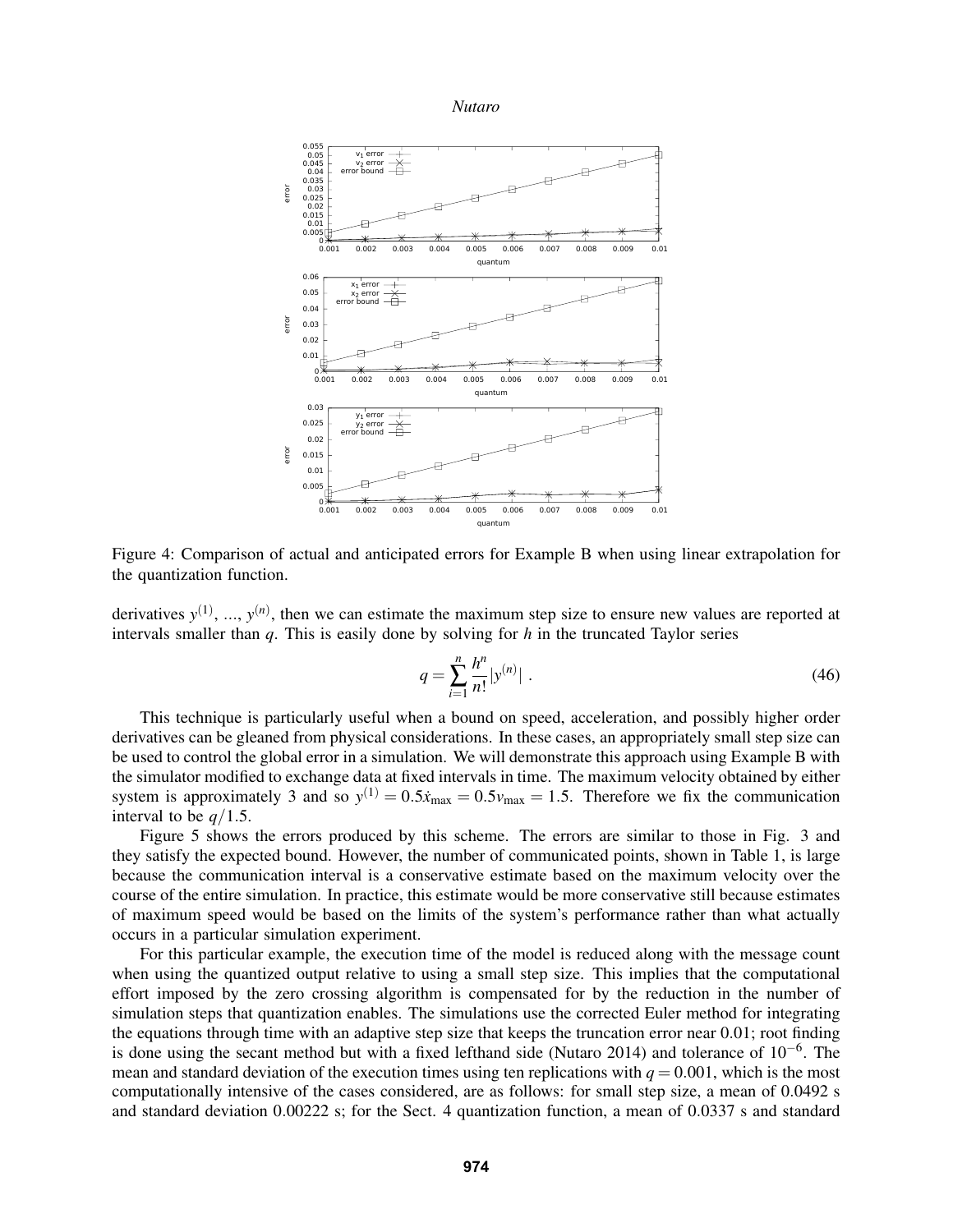

Figure 5: Comparison of actual and anticipated errors for Example B when using a small reporting interval.

deviation 0.00193; and for the Sect. 5 quantization function, a mean of 0.0198 s and standard deviation 0.00206.

### 7 CONCLUSIONS

Linear dependence of the error bound on the quantum size justifies the use of quantum thresholds for controlling global error. However, in many circumstances it will be infeasible to compute an actual bound on the error. This may be because the parameters of a simulation model are not known (e.g., when integrating complex components), the model is nonlinear (and, hence, we rely on it being approximately linear between output events), or both. Given this difficulty, it becomes important to create new, practical methods for choosing a quantum size that balances simulation errors and communication overheads. One possible approach to this problem is online monitoring of the error caused by quantization. First steps in this direction have been taken by Bolduc and Vangheluwe (2003), but it remains an important topic for future research.

A key simplifying assumption in our analysis concerned the form of the components' output functions, which do not depend on the present input. This avoids the issue of handling algebraic loops and is appropriate in many circumstances. Nonetheless, this assumption restricts the scope of applicability for the proposed method. The problem of algebraic loops in component based models has been considered by Kübler and Schielen (2000) for a simulation procedure that uses periodic synchronization between components, and it may be possible to modify their method to accommodate quantized exchanges of data. The related problem of solving algebraic loops in conjunction with quantized state integration techniques is examined by Kofman (2003).

It is intuitively appealing to think that errors proportional to  $q_{i,j}^n$ ,  $n > 1$  are possible with some suitable choice of quantization function. Unfortunately, the theory underlying our approach appears to prohibit such an improvement; this specific problem is explored in relation to numerical integration by Kofman (2006) and (2002), Kofman and Junco (2001), and Castro and Kofman (2015). Some reduction of the error can be had by placing an upper limit on the time between communicated points (Nutaro 2007), but this has